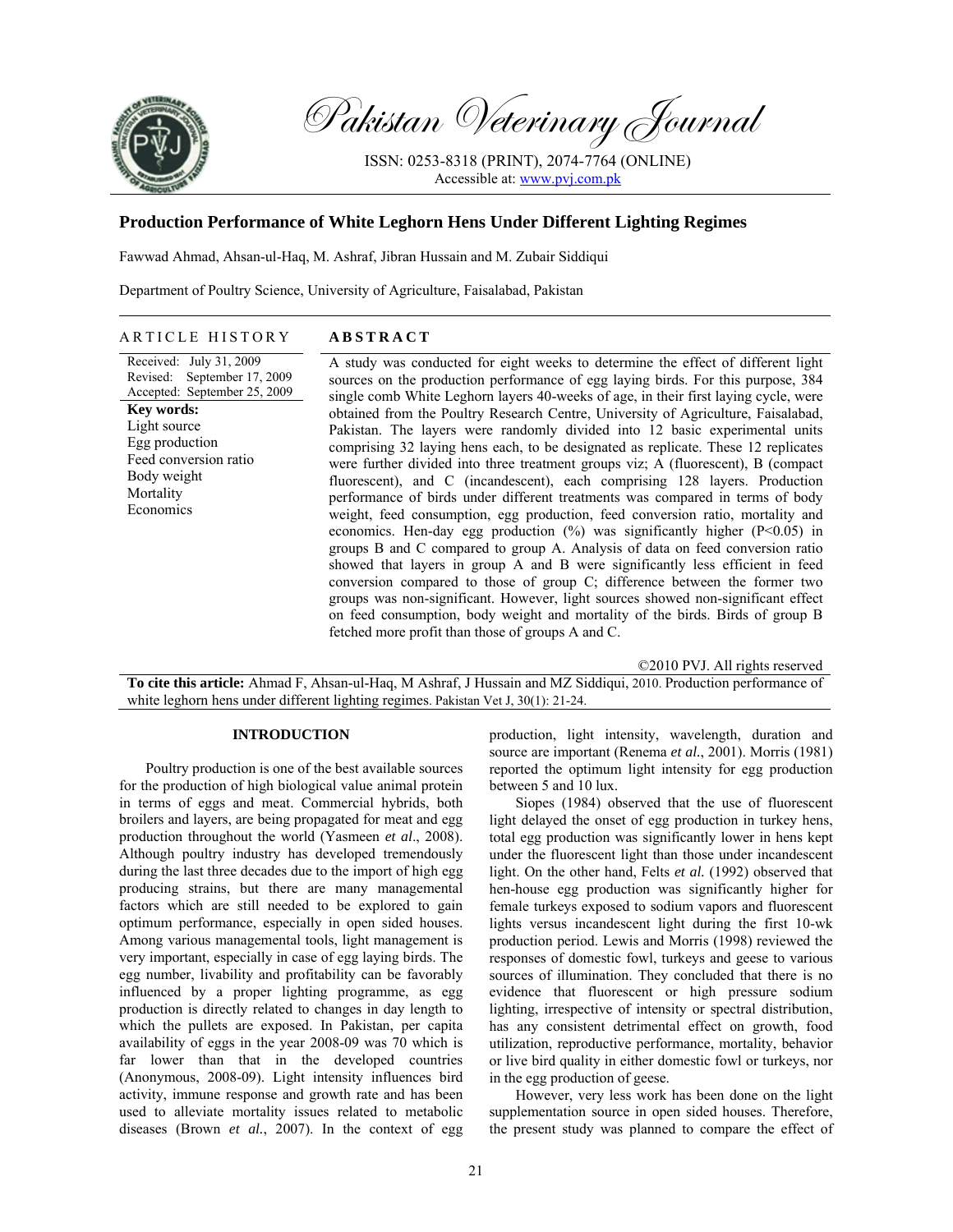different light supplementation sources on the production performance and economics of egg laying hens maintained in open-sided houses.

# **MATERIALS AND METHODS**

Three hundred and eighty four, single comb White Leghorn layers 40-weeks of age, in their first laying year cycle, were obtained from the Poultry Research Centre, University of Agriculture, Faisalabad, Pakistan. The layers were randomly divided into 12 basic experimental units, comprising 32 laying hens each, to be designated as replicates. These 12 replicates were further divided into three light treatment groups viz; A (fluorescent, tube light), B (compact fluorescent, energy saver), and C (incandescent, bulb lights) of the same intensity, each comprising of 128 layers. Automatic light supplementation system was used to maintain 17 hours light duration during the experimental period of eight weeks in February to April, 2007. Light intensity of various light supplementation sources was kept at 10.76 Lux.

The observations on body weight, feed intake, feed conversion ratio and economics of the study were recorded for each experimental unit during the experimental period of eight weeks. The body weight of the birds was recorded at the start and end of the experiment. For this purpose, four birds from each replicate were randomly selected and weighed with the help of an electrical balance. Birds were offered feed daily (100 gm/bird) and refusal was recorded after a week. Record of weekly feed intake was kept separately for each experimental unit. Weekly feed intake per experimental unit thus recorded was used to compute feed intake per bird per day using the following formula:

| Feed intake /bird/ $day =$ |  |  |
|----------------------------|--|--|
|----------------------------|--|--|

|  |  | Weekly feed consumption by a replicate $\times 1$ |  |
|--|--|---------------------------------------------------|--|
|  |  | No. of birds in a replicate during that week      |  |

The daily egg production was recorded for each experimental unit by using following formula:

| Egg production $(\% )$ = |  |
|--------------------------|--|
|--------------------------|--|

| Number of egg produced on each day | $\times$ 100 |
|------------------------------------|--------------|
| No. of hens alive on each day      | $\times$ 100 |

Feed conversion ratio was calculated for per dozen of eggs on weekly basis for each experimental unit, by using the following formula:

#### $FCR$ /dozen eggs = Weekly feed consumption/replicate Weekly number of egg produced/replicate 12  $\times$   $\perp$

The economics of the study was also calculated on the basis of production cost and cost of electricity by the use of various light sources. The data thus collected were subjected to statistical analysis according to completely randomized design and differences among means were compare by Duncan's multiple range tests (Steel *et al.*, 1997).

# **RESULTS AND DISCUSSION**

### **Feed intake**

The average daily feed intake per bird (calculated on weekly basis) of the three treatment groups A, B and C during eight weeks experimental period is given in Table 1. The feed consumed per hen per day in groups A, B and C averaged  $98.00 \pm 0.10$ ,  $98.16 \pm 0.33$  and  $97.84 \pm 0.28$ g respectively. The statistical analysis of data showed non significant effect of different light sources on feed intake. These results are in line with those of Siopes (1984) and Felts *et al.* (1990), who observed that feed intake of male and female turkeys was unaffected by the light-source. It indicated the similar trend of feed intake in layer birds of various species kept under different light sources.

# **Weight gain**

The average weight gain per hen during eight weeks experimental period in groups A, B and C was  $27.50 \pm$ 9.57, 29.70  $\pm$  14.68 and 25.50  $\pm$  5.45g, respectively, the difference was non-significant (Table 1). Ingram *et al.* (1987) also observed that the body weight of broiler breeders was not affected by incandescent or fluorescent light treatments. However, Lewis *et al.* (2007) found that pullets grown under green light had significantly lighter body weight at 6 weeks than the birds grown under white light. The contradiction may be due to the age of the birds as well as the source and duration or intensity of light being used in different studies.

# **Egg production**

Mean hen-day egg production was  $86.87 \pm 0.35$ , 88.14  $\pm$  0.93 and 87.55  $\pm$  0.38 percent in groups A, B and C, respectively. Statistical analysis revealed that hen-day egg production was significantly higher  $(P<0.05)$  in groups B (compact fluorescent) and C (incandescent) compared to group A (fluorescent). The difference between the former two groups was non-significant (Table 1).

These results also show similar trend as the finding of Felts *et al.* (1990), who found that turkey hens under sodium vapor, day light and florescent light consistently laid more eggs than those under incandescent lights. These findings also indicate that the light sources have almost similarly impact on various species of poultry in term of egg production. Age and body weight of hens have also been shown to affect feed consumption and egg production (Malik *et al*., 2008).

# **Feed conversion ratio**

The mean FCR values per dozen of eggs in groups A (fluorescent), B (compact fluorescent), and C (incandescent) were  $1.22 \pm 0.009$ ,  $1.21 \pm 0.008$  and  $1.19 \pm 0.008$ 0.009, respectively. Analysis of the data showed that layers in groups A and B were significantly less efficient in feed conversion compared to those of group C. Difference between groups A and B was non-significant. It shows that efficiency of feed conversion per dozen of eggs was better in group C under incandescent light source (Table 1).

However, Lewis and Morris (1998) observed nonsignificant difference in the FCR of egg laying birds under different light sources. This contradiction may be due to different sources and intensities of light used in these studies.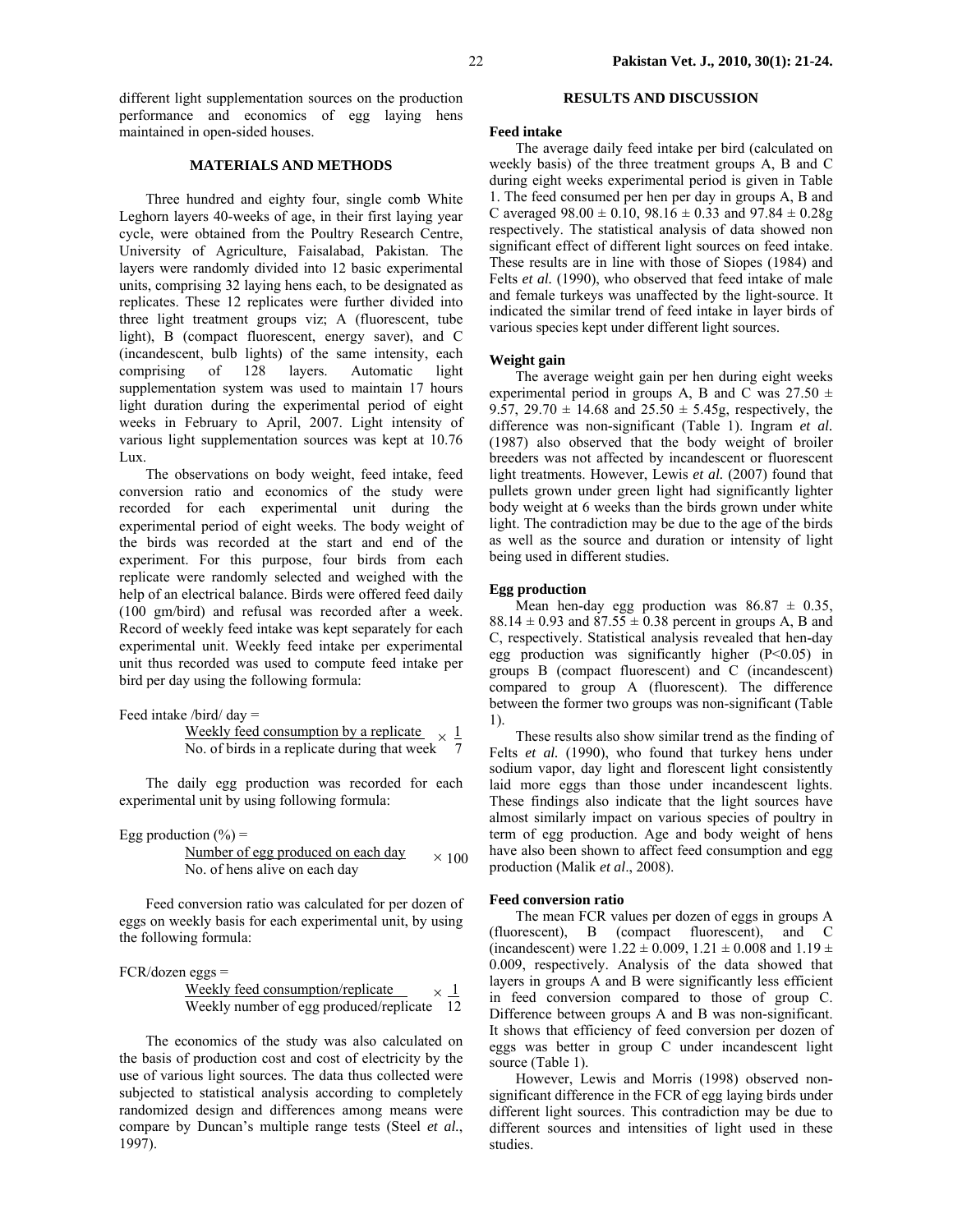|                                 | <b>Treatment groups</b>       |                            |                     |  |
|---------------------------------|-------------------------------|----------------------------|---------------------|--|
| <b>Parameters</b>               | A                             |                            |                     |  |
|                                 | <b>Fluorescent</b>            | <b>Compact fluorescent</b> | <b>Incandescent</b> |  |
|                                 | (Tube light)                  | (Energy saver)             | (Bulb light)        |  |
| Feed intake $(g)$               | $98.00 \pm 0.10$              | $98.16 \pm 0.33$           | $97.84 \pm 0.28$    |  |
| Egg production $(\% )$          | $86.87 \pm 0.35^{\mathrm{b}}$ | $88.14 \pm 0.93^a$         | $87.55 \pm 0.38^a$  |  |
| Feed conversion ratio/Dozen egg | $1.22 \pm 0.009^{\rm b}$      | $1.21 \pm 0.008^{\rm b}$   | $1.19 \pm 0.009^a$  |  |
| Weight gain $(g)$               | $27.50 \pm 9.57$              | $29.70 \pm 14.68$          | $25.50 \pm 5.45$    |  |

# **Table 1: Effect of light sources on feed intake, egg production, feed conversion ratio/dozen egg and weight gain in laying hens**

Values with similar alphabet do not differ in rows significantly  $(P \le 0.05)$ .

#### **Table 2: Economics of the experiment\***

|                                             | <b>Treatment Groups</b> |                            |                      |  |
|---------------------------------------------|-------------------------|----------------------------|----------------------|--|
|                                             | A                       | B                          | C                    |  |
| <b>Description</b>                          | <b>Fluorescent</b>      | <b>Compact fluorescent</b> | <b>Incandescent</b>  |  |
|                                             | (Tube light 40 Watt)    | (Energy saver 20 Watt)     | (Bulb light 60 Watt) |  |
| No. of birds                                | 128                     | 128                        | 128                  |  |
| Feed intake/group (kg)                      | 702.46                  | 703.6                      | 701.3                |  |
| Total feed cost @ Rs. 13/kg                 | 9132                    | 9148                       | 9117                 |  |
| Electricity consumed (units)                | 38.0                    | 19.0                       | 57.0                 |  |
| Electricity cost $(a)$ Rs. 9.00 per unit    | 342                     | 171                        | 514                  |  |
| Miscellaneous                               | <b>200</b>              | 200                        | 200                  |  |
| Total expenses (Rs.)                        | 9674                    | 9518                       | 9831                 |  |
| Total salable eggs produced in 56 days      | 6227                    | 6318                       | 6275                 |  |
| Total return from the sale of eggs $\omega$ | 14532                   | 14728                      | 14644                |  |
| Rs. 28/dozen                                |                         |                            |                      |  |
| Net profit per group $(Rs.)$                | 4858                    | 5210                       | 4813                 |  |
| Profit per bird (Rs.)                       | 37.95                   | 40.70                      | 37.60                |  |

\* This feasibility is based on the production performance of birds during eight weeks experimental period.

## **Mortality**

No mortality was observed in any treatment group during the whole experimental period. It means that the light sources used as treatment had no detrimental effect on the bird's health and overall mortality. This indicates that any of the light source can be applied depending upon its economical performance.

# **Economics**

This study shows that tube light and energy saver are more efficient and economical regarding converting electricity into light energy. No doubt, they have some what higher installation costs but their running cost is very low. Furthermore, their life span is also very long, making them very useful in poultry farms. On the other hand, bulb light has low installation cost but their running cost is very high. They need more electricity to work properly, so more expensive. Their overall life is also very low. So energy saver (compact florescent light) and tube light (simple florescent light) are good substitutes of the bulb light (incandescent light) in the poultry enterprises. Energy savers are more efficient and economical in term of production performance of egg laying birds (Table 2).

## **Conclusion**

The feed conversion ratio of the birds kept under the incandescent light was significantly better than the birds kept under fluorescent and compact fluorescent light sources. However, the economics evaluation revealed that the overall production cost of the birds kept under compact fluorescent was less than the other two groups.

This indicated that while studying the impact of various sources of light on the production performance of the birds, the economics of providing various sources of light may also be considered for economical poultry production.

# **REFERENCES**

- Anonymous, 2008-2009. Economic Survey of Pakistan, Govt. Pakistan. Finance Division, Economic Adviser's Wing, Islamabad, Pakistan.
- Brown A, BD Fairchild, RJ Buhr and AB Wbster, 2007. Brooding light intensity effects on broiler performance. Southern Poultry Science Meeting Abstracts, World Congress Center, Atlanta, Georgia.
- Felts JV, AT Lcighton, Jr, DM Denbow and RM Hullet, 1990. Influence of light sources on the growth and reproduction of large white turkeys: Poult Sci, 69(4): 576-583.
- Felts JV, AT Lcighton Jr, DM Denbow and RM Hullet, 1992. Effects of light sources and presence or absence of males on reproduction of female breeder turkeys. Poult Sci, 71: 1817-1822.
- Ingram DR, TR Biron, HR Wilson and FB Mather, 1987. Lighting of end of lay broiler breeders: fluorescent versus incandescent. Poult Sci, 66(2): 215-217.
- Lewis PD and TR Morris, 1998. Responses of domestic poultry to various light sources. World's Poult Sci, l54: 21-25
- Lewis PD, I Caston and S Leeson, 2007. Green light during rearing does not significantly affect the